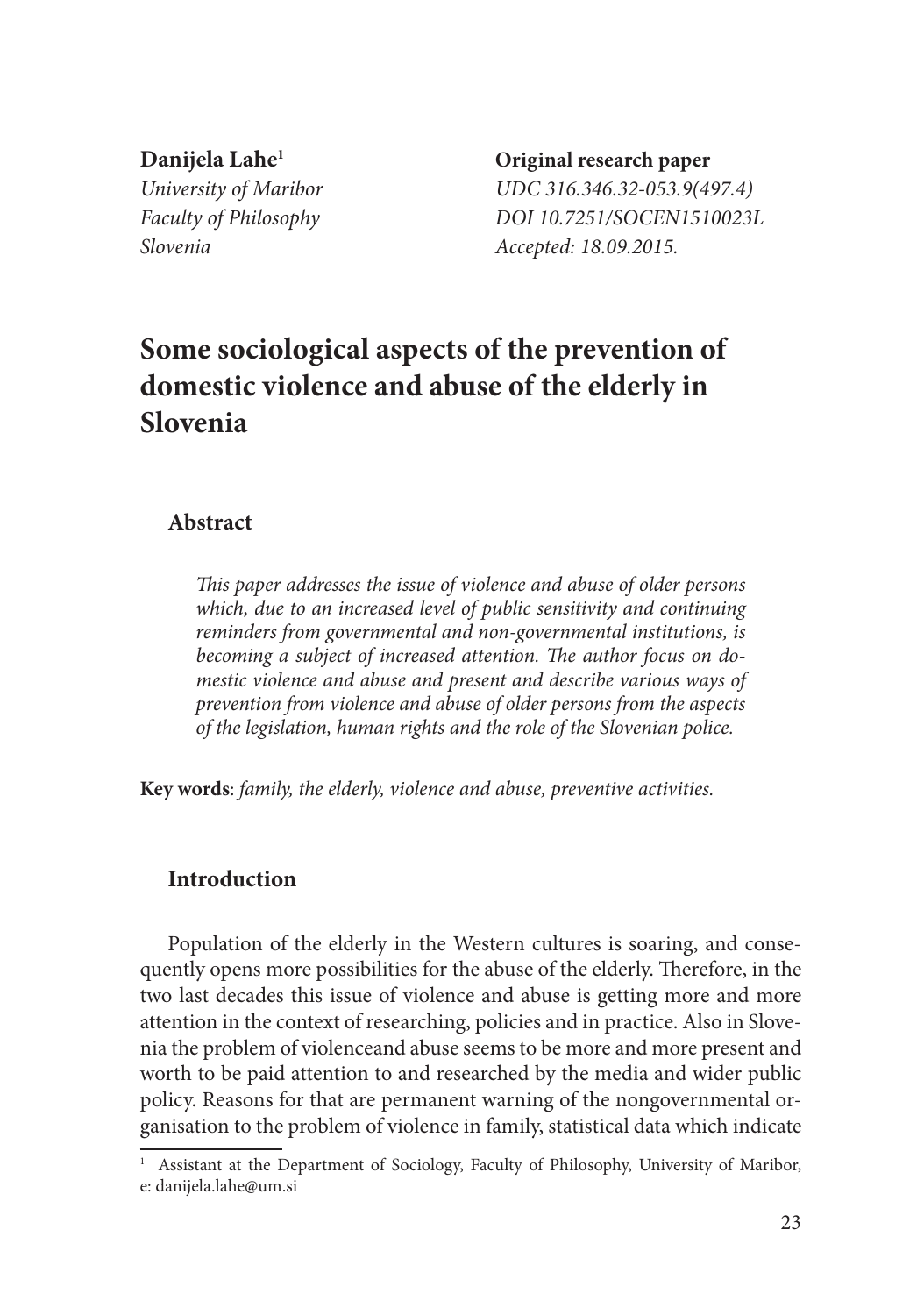increasing trends of the violence in privacy, higher level of public sensibility to this phenomenon, the regulation of the Criminal Law of the Republic of Slovenia2 , whichinArticle 191stipulates "domestic violence as a criminal offense"and at last but not least important, adopting of the Law on Prevention of violence in family<sup>3</sup>.

Behavioural norms of the postmodern society, among which unfortunately is also ageism, sexism, and reconciliation with violence in society, are important factors in formation of violence against the elderly. The elderly are often described as weak, helpless, dependent, in short, less worth to be paid attention to, from the state and their own family. Life quality of the elderly certainly does not depend on merely material conditions, but for their health, psychosocial wellbeing is of great importance safety and acceptance among the family and wider social environment.

Violence against the elderly is very serious and unfortunately frequent problem within the family, local community and care homes. Both genders are exposed to it, healthy and unhealthy ones and all ethical and social groups. Family violence includes all forms of violence used by the family members' (e.g. adult children and other family members such as grandchildren, orspouses/partners of elders) superiority/predominance which endanger person's rights and integrity, leading to their suffering and harm. Nevertheless, violent behaviour may also be a consequence of the demanding changes in the society and its influences on family everyday life because of health and old age, as well as changes of the roles within the family and new, sometimes opposite mutual dependences. There might appear completely new challenges which are often described as extensive demands confronted with limited support capabilities<sup>4</sup>.

Violence against the elderly, which became of public interest much later than other types of violence<sup>5</sup>, currently seem to be of interest of great number

<sup>2</sup>  *Kazenski zakonik 1*, Uradni list Republike Slovenije, št. 55/2008.

<sup>&</sup>lt;sup>3</sup> This is also the first law in the history of the Slovenes, which in Article 3 clearly defines the different types of domestic violence. The Law on Prevention of Domestic Violence defines violence as any use of physical, sexual, psychological and economic violence of one family member against another family member or neglect of a family member, regardless of age, sex or any other circumstance of the victim or perpetrator of violence (*Zakon o preprečevanjunasilja v družini*,Uradni list RS, št.16/2008).

<sup>4</sup> Šlajmer Japelj, Blažun Helena and Kokol Peter. (ur.). *Breakingthetaboo: nasilje nad starejšimi ženskami v družini: prepoznavanje in ukrepanje*, Dunaj, Avstrija: Šlajmer InfoMedia, 2010.

<sup>&</sup>lt;sup>5</sup> In the eighties of the previous century attention was paid to the elderly, who experienced violence within the family and outside it. Family violence against the elderly was first mentioned in the year 1975 in the British research reviews, named "granny battering" (A.A. Baker, *GrannyBattering, Modern Geriatrics*, Vol 5, no 8, 1975, p. 20-24; G.R. Burston, *Do yourelderlypatient live in fearofbeingbattered? Modern Geriatrics*, Vol 7, no 5, 1977, p. 54-55).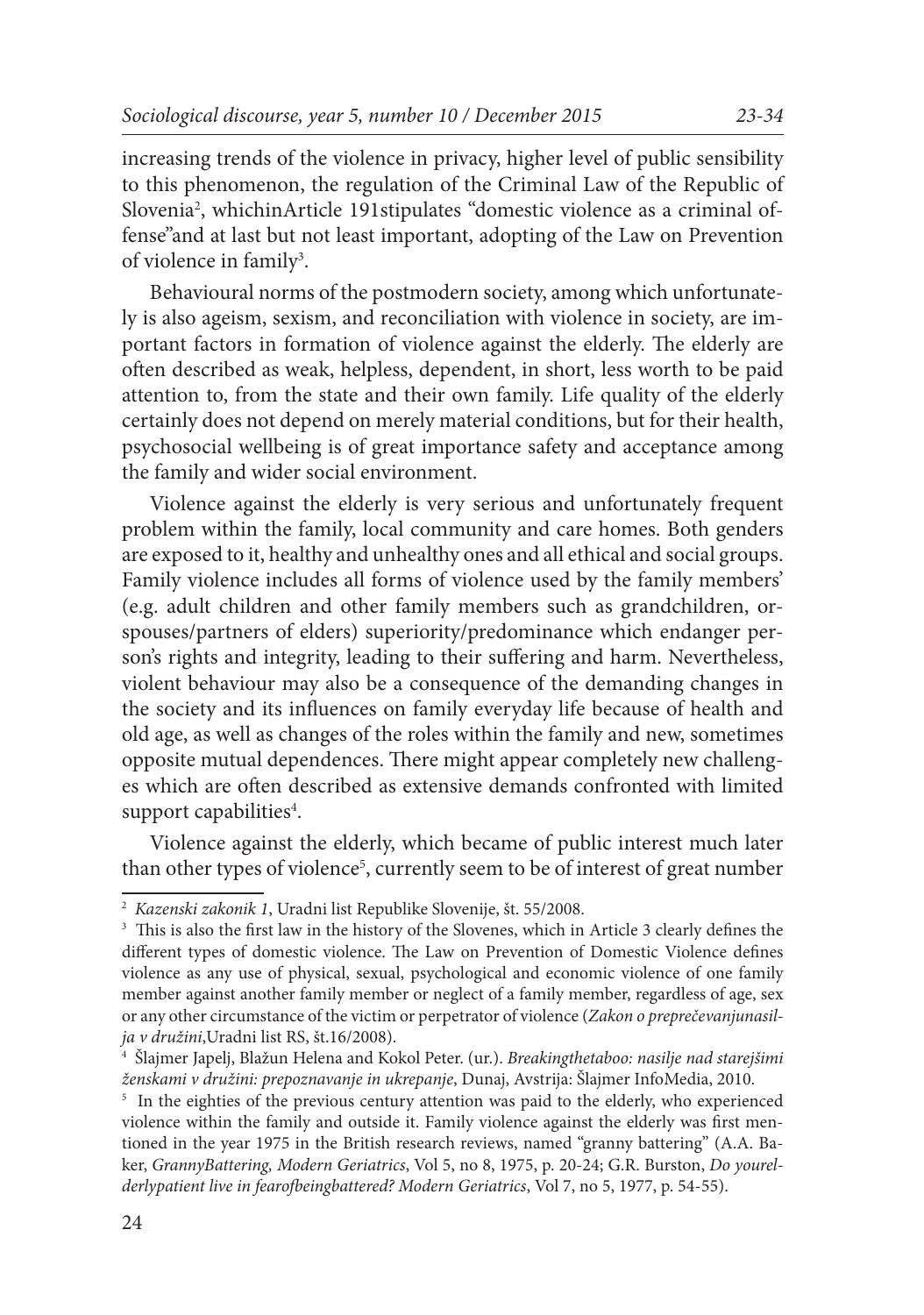of researchers. Finally, current data are of exceptional value for each state which is willing to deal with this problem. At this point, it is sensible to warn about limitations on researching of this phenomenon. Experts around the world give different definition of the old age, what makes difficult gaining of the comparable empirical data. Second limitation is, not precise and clear terminology regarding violence and abuse researching on the elderly. Different terminology brings a lot of definitions, varying from study to study so much that their results are not comparable. Next problem is use of different methods of data gaining. Most researches were carried out on the basis of records already reported abuse to the competent state institutions, or there were only assumptions about possible abuses of the individuals (doctors, social workers, or randomly chosen people).

The report, which was issued in June 2011, the World Health Organization<sup>6</sup> states that each year, 2.7 % (4 million) of persons aged 60 years or more, are victims of physical violence, 19.4 % (29 million) experienced psychological violence, 3.8 % (6 million) financial violence, and 0.7 % (1 million) sexual violence. It is worth pointing out that the publicly known information about violence against older people is just the tip of the iceberg<sup>7</sup>. Problems behind the "four walls", since neither the elderly themselves do not want to go public.

# **Definition of the violence and abuse of the elderly**

It is sensible to mention in the very beginning that in the Slovene literature there are many examples where there is not possible to draw clear, undoubted border between violence and abuse. However, between these two concepts there are some essential differences. Violence is considered as any act against another person and against the will of that person. So, violence against the elderly includes all forms of behaviour (spoken or acted) by the person who takes advantage of his/her superiority, and there does not have to be a relationship between a perpetrator and a victim<sup>8</sup>. According to the United Nations definition<sup>9</sup> abuse is a "single or repeated act, or inadequate behaviour,

<sup>6</sup>  *WHO*,2011 http://www.who.int/mediacentre/factsheets/fs357/en/.

<sup>7</sup>  *National Center ofElderAbuse* (NCEA), 2015 http://www.ncea.aoa.gov/ncearoot/Main\_Site/ index.aspx.

<sup>8</sup> Barbara Oražem in Ksenija Ramovš, Odločen »ne« nasilju in zlorabam, V Starič, M. (Ur.), *Praktični vodnik za upokojence: pravice, možnosti, priložnosti*, Ljubljana, Založba Maks Viktor, 2004, str. 90-91.

<sup>9</sup> United Nations, *Abuse of older persons: recognizing and responding to abuse of older persons in a global context - Report of the Secretary General, Economicand Social Council. UN E/* CN.5/2002/PC/2, 2002, p. 4.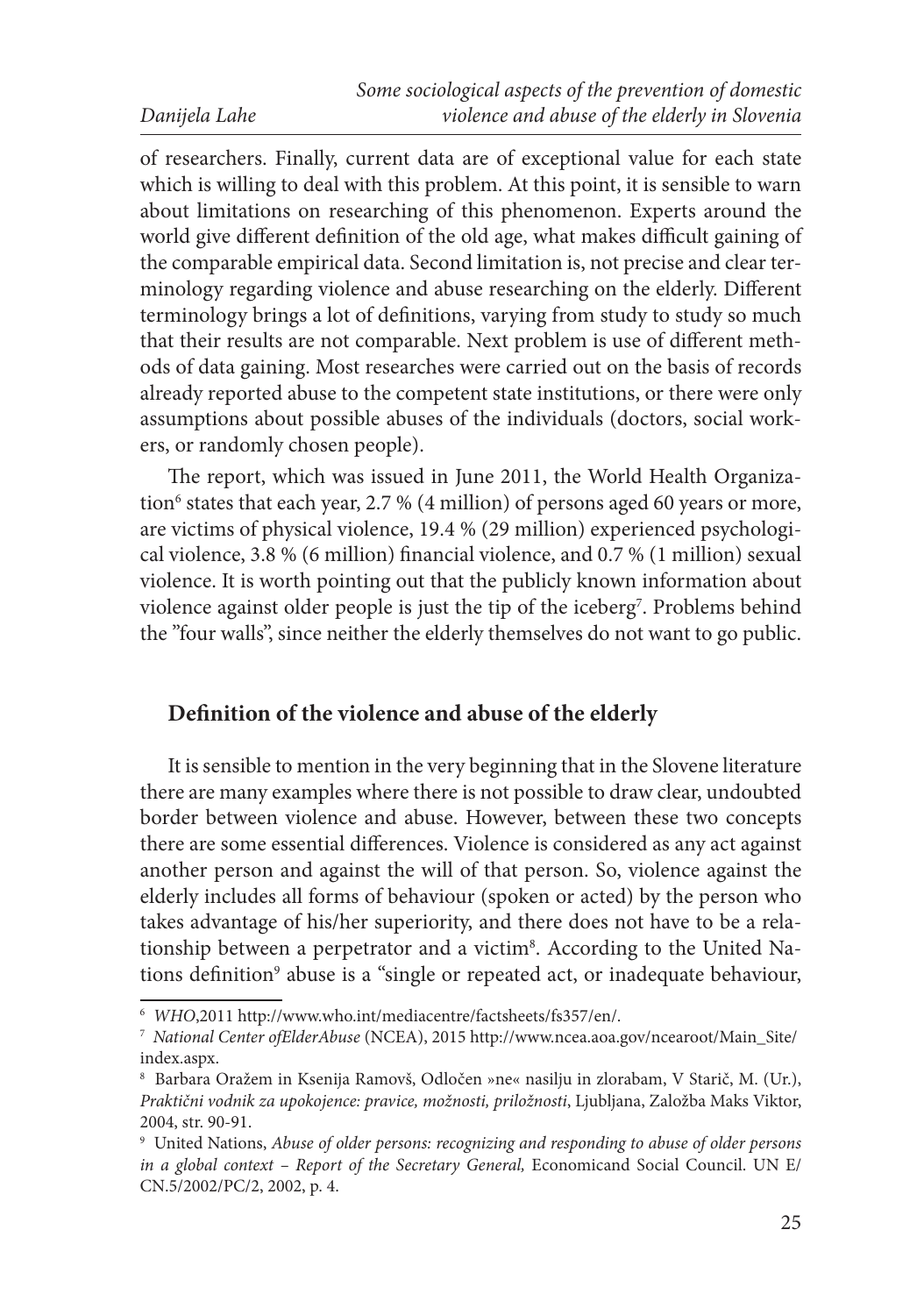happening in any relationship based on trust, which harms an old person and put her/him in danger". So, what makes difference between the violence and abuse is a personal relationship between the victim and perpetrator, when act is being repeated.

Regarding variety of unwanted behaviours and their similar if not the same meaning, we decided to use both expressions - violence and abuse.

After the review of the foreign experts' contributions dealing with this issue around the world, it is evident that different terminology is used in the countries using the same language. In the USA and Great Britain, most often expressions are: "*abuse"*, "*mistreatment"*, "*neglect"*, "*abandonment"*, less often "*misuse"*, "*maltreatment"*. It is interesting that in the literature in English, most often expression is »violence«, when they speak about general/common family violence ("*domestic violence"*). In Germany and Austria are mostly often used expressions "*Gewalt"*, "*Missbrauch*" and "*Misshandlung*".

To prevent violence, it is necessary to recognise it, therefore, short descriptions of the commonest typical forms of violence and abuse in family the elderly are confronted with<sup>10</sup>, will be given.

*Physical abuse:* it means usage of physical force on an old person, which may cause physical injuries, pains or defects.*Psychical or mental abuse:* causing of suffering, emotional suffering or sadness*.* Moreover*,* dealing with the elderly like they are children, as well as prohibition of their contacts with family and friends, ignoring them or forcing them to be isolated from the social life, are all examples of psychical abuse. *Negligence*: rejection or unfulfilling any kind of obligations to the elderly, someone has to do for an old person. There are active and passive forms of negligence. Passive negligence means unintentional lack of care and help, caused by lack of knowledge or information. In the case of active negligence it is carried out intentionally/consciously. *Financial or material abuse:* is a form of illegal or irregular usage/exploitation of the old person's savings, possession or property: turning cheque into cash without permission, signature forging, theft of money or possession, signing of the document under the force or by playing trick on an old person (for example contract or will), rejection of the right to supervise own property, fraud, abuse of the position of the protector, caretaker or lawyer. *Sexual* 

<sup>10</sup> *The National Center on Elder Abuse*, 1998, The national elder abuse incidence study, Washingtonhttp://aoa.gov/AoA\_Programs/Elder\_Rights/Elder\_Abuse/docs/ABuseReport\_Full. pdf; *WHO, The Toronto declaration on the global prevention of elder abuse*, 2002 http://www. who.int/ageing/projects/elder\_abuse/alc\_toronto\_declaration\_en.pdf; Manfred Lachs and Karl Pillemer, *Elder abuse. Lancet* 364(9441), 2004, p. 1263-1272; Garre-Olmo, et al., *Prevalence and risk factors of suspected elder abuse subtypes in people aged 75 and older, Journal of The American Geriatrics Society*, Vol 57, no 5, 2009, p. 815-822.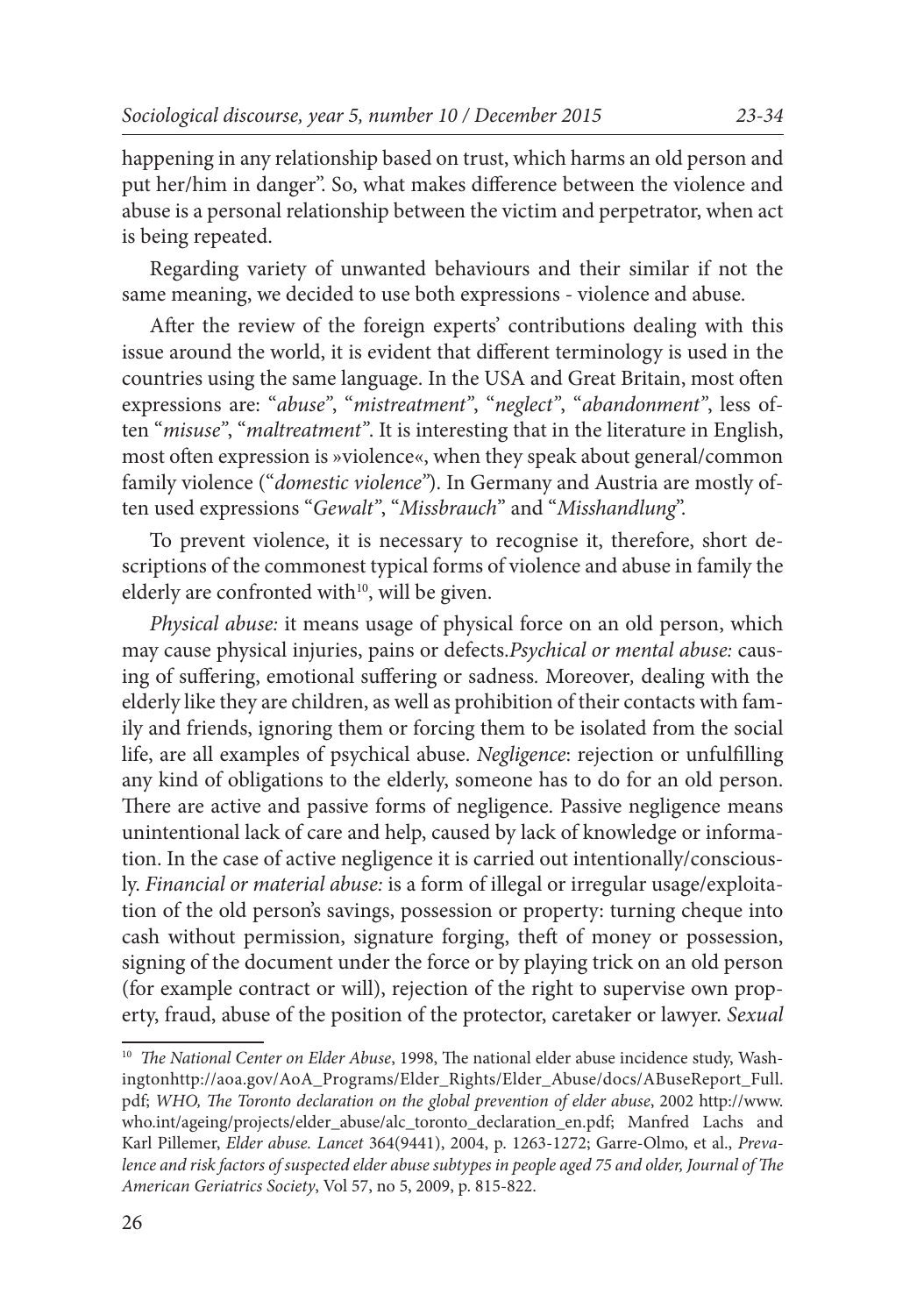*abuse*: it is an unwilling sexual act with an older person without their consent. Here is also included unwilling touching, forced nakedness and photo taking. Some authors<sup>11</sup> also talk about: *Self negligence*: it is a form of abuse when an old person neglect them self, thus putting in danger his/her health and life. *Medical abuse*: this is a kind of abuse, when an old person is prescribed drugs which are not urgently needed (opiats, sedatives) or is unreasonable rejected further adequate therapy (too old for the certain treatment). Medical abuse of the elderly are also considered aggressive testing which can put in danger dying old people.

Beside all mentioned violence and abuses, it is significant that more types of abuse happen at the same time, they are intertwined and intensified (for example: exploitation, limitations, and at the end violence). The elderly are, beside the mentioned violence, encountered with other negative phenomena: discrimination, human rights and freedom violation, inaccessibility of life supplies and other services.

Beside the forms of abuses, it is also important to recognise risk factors which can lead to family violence. Regardless if the risk factors are consequence of the influence of environment, psych-physical or cultural and socio-economic influence, risk factors are present in family relationships (intimate, welfare, caring) where the elderly live at relatives' home or care homes. Both these solutions, unfortunately, do not offer real home to the elderly. Instead of expected understanding, safety, shelter and warmth, they often encounter coldness, misunderstanding and bad relationships, conflicts<sup>12</sup>.

Abuse is reality for many old people; however, a lot of them do not want to admit openly that abusing is present and will be present in institutions and also in private, family surroundings.

# **Forms of help to the (potential) victims of violence and abuse**

People abused within the family regularly need support in the form of protection, consultancy or treatment. Even so perfect consultancy and treatment programmes cannot help the change of the cultural values and norms

<sup>&</sup>lt;sup>11</sup> Bridget, Penhale and Jonathan, Parker, *Elder abuse and older men: towards and understanding.* COE-Strasbourg, 1999; Metka, Pentek, Nasilje, zloraba in starejšiljudje. V: *Nasilje, zloraba in starejšiljudje*. Otočec, Gerontološko društvo Slovenije, 2000; Vinko, Razboršek, Oblike zlorabljanja starejših ljudi, *Kakovostna starost,* Vol 5, no 1-2, 2002, p. 31-35.

<sup>12</sup> Simona Hvalič Touzery in Polona Felicijan, *Dogaja se njej in dogaja se mnogim: ne bi se smelo: raziskava o zlorabi starih ljudi v Sloveniji, Kakovostna starost, Vol 7, no* 1, 2004, p. 12-20.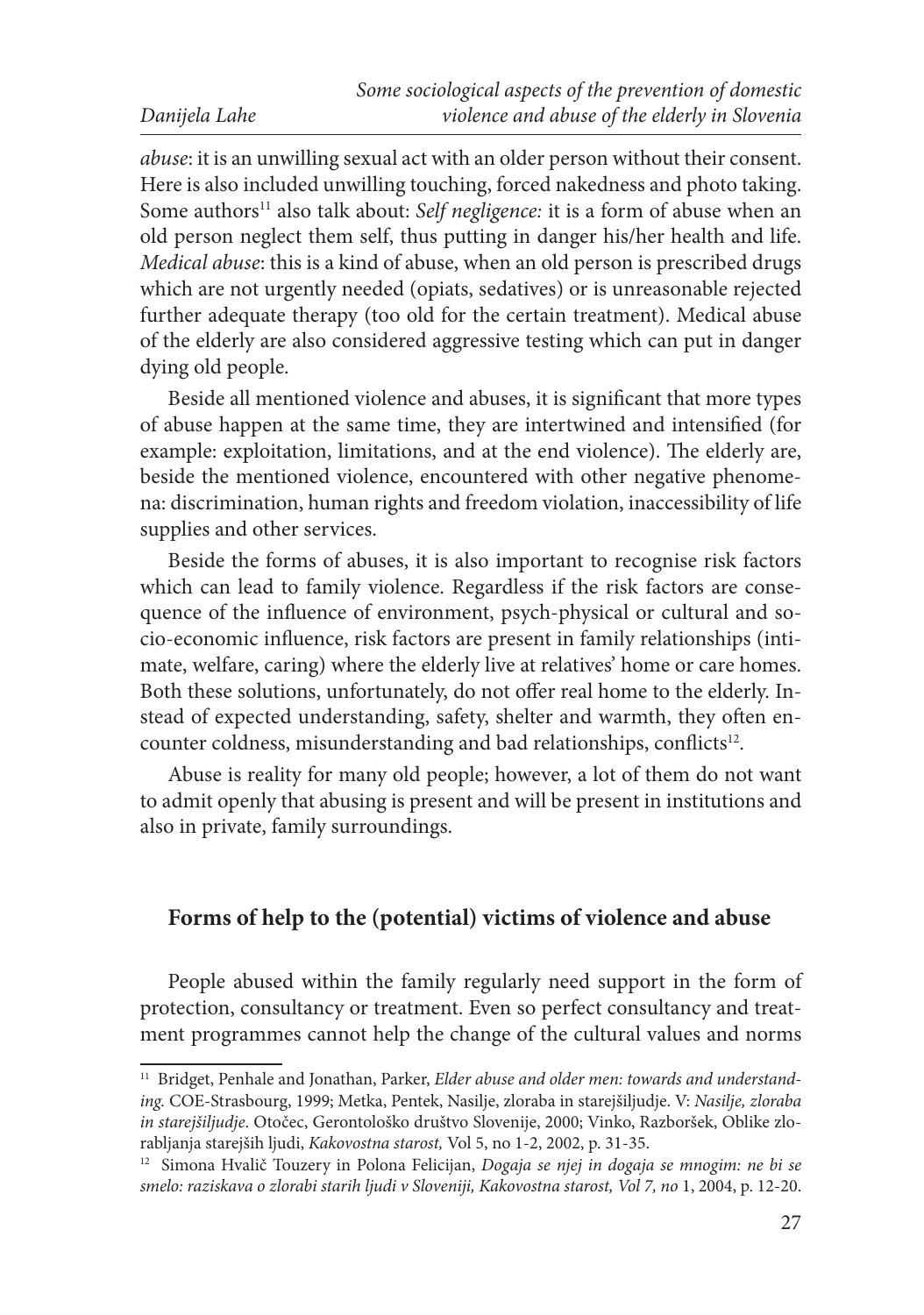which are in favour of violence and abuse within the family. Before we really count on significant decrease of violence within the family, significant changes must happen in the society<sup>13</sup>: firstly, norms which give legitimacy and uplift violence in society and family should be eliminated, and stress which causes violence should be decreased to minimum. It is also of urgent importance to decrease socially isolated family and patriarchal direction of the society.

Who do we have to turn to if we want to come out of the vicious circle of silence in Slovenia? On the state level those are institutions which have important role in treatment of criminal offenses and violence: courts (district and regional), public prosecutor, police, centres for social work and health institutions. There are also nongovernmental organisations dealing with victims of offenses, violence and different distress: Centres for the victims of offenses, Institute Papilot, SOS telephone for women and children - violence victims, Society for non violent communication, Consultancy office for women, Legal information centre, Society for help in mental distress and Karitas. Unfortunately, access to different forms of help is not regionally evenly distributed.

# **Prevention of violence and abuse of the elderly**

The Law on Prevention of Domestic Violence<sup>14</sup> was the first law in Slovenia, which clearly defines the different types of domestic violence. The Act devotes special attention to the issue of violence against older people, in addition to children and persons with disabilities who are most vulnerable. The Law defines and imposes the duty of every individual to report violence and provide assistance to victims of violence. The adoption of this law gives two clear messages to the whole society: first, that no form of violence is not acceptable, secondly, that the family and all family members deserve a law that will protect them against violence happening within four wall<sup>15</sup>.

On the basis of Article 11 of the Law on Prevention of Domestic Violence, in 2009 was also adopted Resolution about National Program on Prevention of Family Violence 2009 – 201416. This strategic document defines goals,

<sup>13</sup> Hester, Henderson, *Domestic Violence andChildAbuse*, *Sourcebook*, Detroit, Omnigraphics, 2010.

<sup>14</sup> *Zakon o preprečevanjunasilja v družini*, 2008. Uradni list RS, št.16/2008.

<sup>15</sup> *Ministrstvo za delo, družino, socialne zadeve in enake možnosti*, 2008 http://www.mddsz.gov.si.

<sup>16</sup> *Resolucija o nacionalnem programu preprečevanja nasilja v družini 2009-2014*, 2009 http://zakonodaja.gov.si.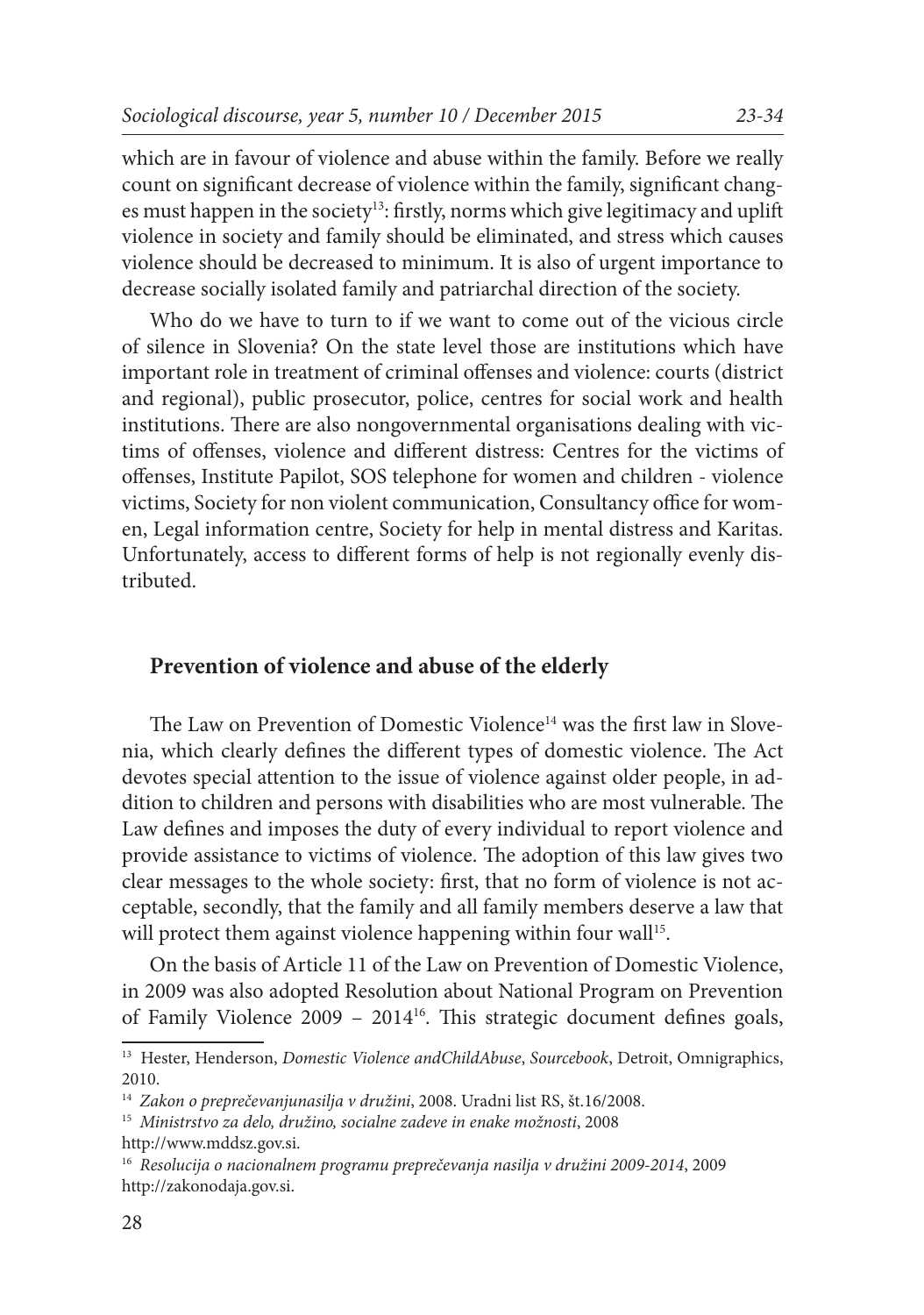measures and key policy carriers for prevention and decrease of the family violence in the Republic Slovenia in the period from 2009 to 2014. Basic goals of the document are to link different measures and to ensure efficient carrying out of the activities for diminishing of family violence on the level of recognition as well as prevention. Document gives numerous strategies for family violence prevention.

Slovenia has also adopted a strategy for quality aging and solidarity and good intergenerational relations for the period from 2011 to 2015, in response to the impact of aging and European requirements to provide solidarity and cooperation between generations. The purpose of the strategic documents is to continue the policies of previous strategies - to align and integrate the work of the competent authorities so as to increase cooperation and the quality of human relations between the generations and to ensure the elderly quality aging<sup>17</sup>.

Violent behaviour cause great harm not only to an individual confronted with it, but also to a wider society, as it undermines healthy substances of the basic human values and leaves long lasting effects. Therefore, it is necessary to consider prevention of violence against the elderly holistically, where the key role has a partnership between the participants. In the current practice, cooperation between the different organs of the state (Centre for Social Work (CSW), consultancy services at schools, police, prosecutor, health services) and nongovernmental sector has been enabled.

At the international level, policy-makers and field workers expressed concern about this issue and merged with a view to improve understanding of violence against the elderly and methods needed to prevent violence. The EUROPEAN project, which also included Slovenia, aims to develop a European reference framework for the prevention of violence against the elderly. The project team formed three types of violence prevention, each focusingon aspecific target group<sup>18</sup>: 1. Primary protection includes actions aimed at preventing violence against older people. The target group consists ofolder people who are not exposed to violence, butmay face it in the future. 2.Secondary prevention involves actions that are focused on the identification and detection of violence against older people in the early stages, before it becomes detected. The main objective is to stop the violence and prevents deterioration. The target group consists of the elderly whoare experiencing the early stages of a violent situation. Tertiary prevention involves programs aimed at

<sup>17</sup> *Strategija za kakovostno staranje, solidarnost in sožitje generacij v Sloveniji za obdobje 2011 do 2015,* Delovno gradivo za pomoč ožjim delovnim skupinam, Ljubljana: interno gradivo, 2011.

<sup>18</sup> *EUROPEAN, Nasilje nad starejšimi v Evropi*, Povzetek: Ozadje in stališče projekta EUROPEAN, 2010, p.18-19.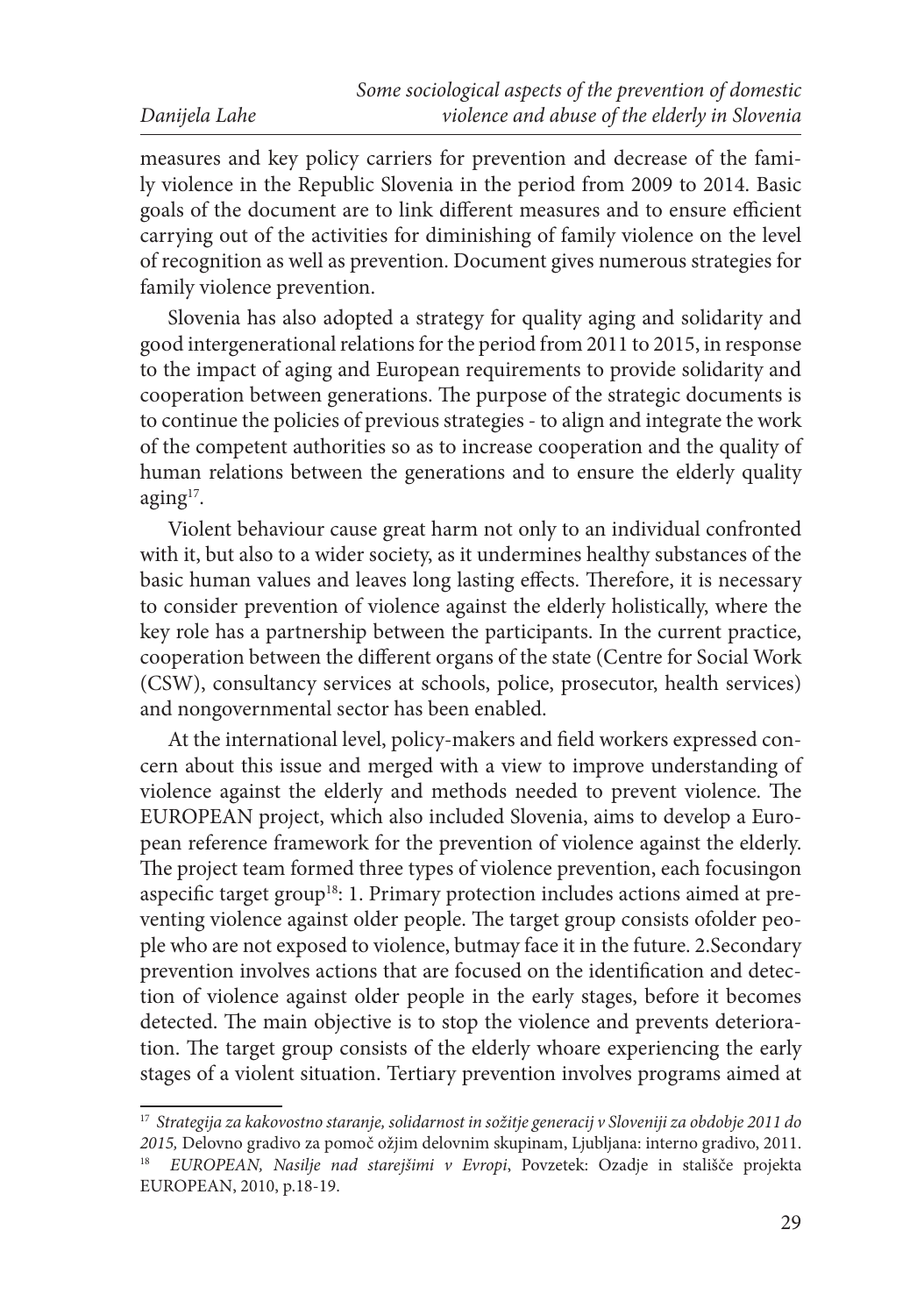improving the lives of victims of violence against older people by reducing the severity of the abuse and applying of the tools that prevent them from becoming repeated victims of domestic violence in the future. The target group consists of older people who are victims of violence.

Project group concluded, that the effective combating of violence against the elderly requires recognition that violence as a private matter is a public  $ones<sup>19</sup>$ 

An important role in the prevention of violence against the elderly is certainly the police. According to the Ombudsman's point of view<sup>20</sup> police is obliged to act efficiently and decisively when carrying out entrusted assignments regarding prevention and treatment of the family violence. Slovene police, according to the Police Law<sup>21</sup> have to pay special attention to quality of work regarding prevention and discovering of the most severe offenses, among which is family violence. In the year 2003, police were given full authority to protect the victim, so that a perpetrator is forbidden to enter the flat for two days and court can prolong this period to 10 days $^{22}$ 

In spite of all authorisations, police are aware that they by themselves cannot solve family violence problem efficiently and in long term. They are only able to calm down situation temporarily, prevent current danger; their measures cannot ensure long-lasting safety to the victims of violence. In this cases police miss cooperation with other institutions which are able to participate »at once and now«, and professionals who can give support to the victims at the moment when they need it, who can observe situation and interfere when it is needed $23$ .

Police throughout their practical work found out that the Slovene society as a whole is rather tolerant to family violence and therefore do not act in favour of the family victims<sup>24</sup>. Family is still rather closed cell, and family in which there is violence it is even more closed, as family privacy is traditionally untouchable. That is one of the fields with most prejudices and stereotypes, also including professionals dealing with these issues. On the other side, those professional who deal with family violence, estimate that police attitude to violence has recently been changing in positive direction. However, it must

<sup>&</sup>lt;sup>19</sup> More oftherecommendations on thepreventionof violence and abuse against the elderly *EUROPEAN, Nasilje nad starejšimi v Evropi*, Povzetek: Ozadje in stališče projekta EUROPEAN, 2010, p.22-28.

<sup>20</sup> *Varuh človekovih pravic: Letno poročilo*, 2002. http://www.varuh-rs.si.

<sup>21</sup> *Zakon o policiji,* 2003. Uradni list RS, št. 110/2003.

<sup>22</sup> Ibid.

<sup>23</sup> Ministrstvo za notranje zadeve, 2014. http://www.mnz.gov.si/.

<sup>24</sup> Ibid.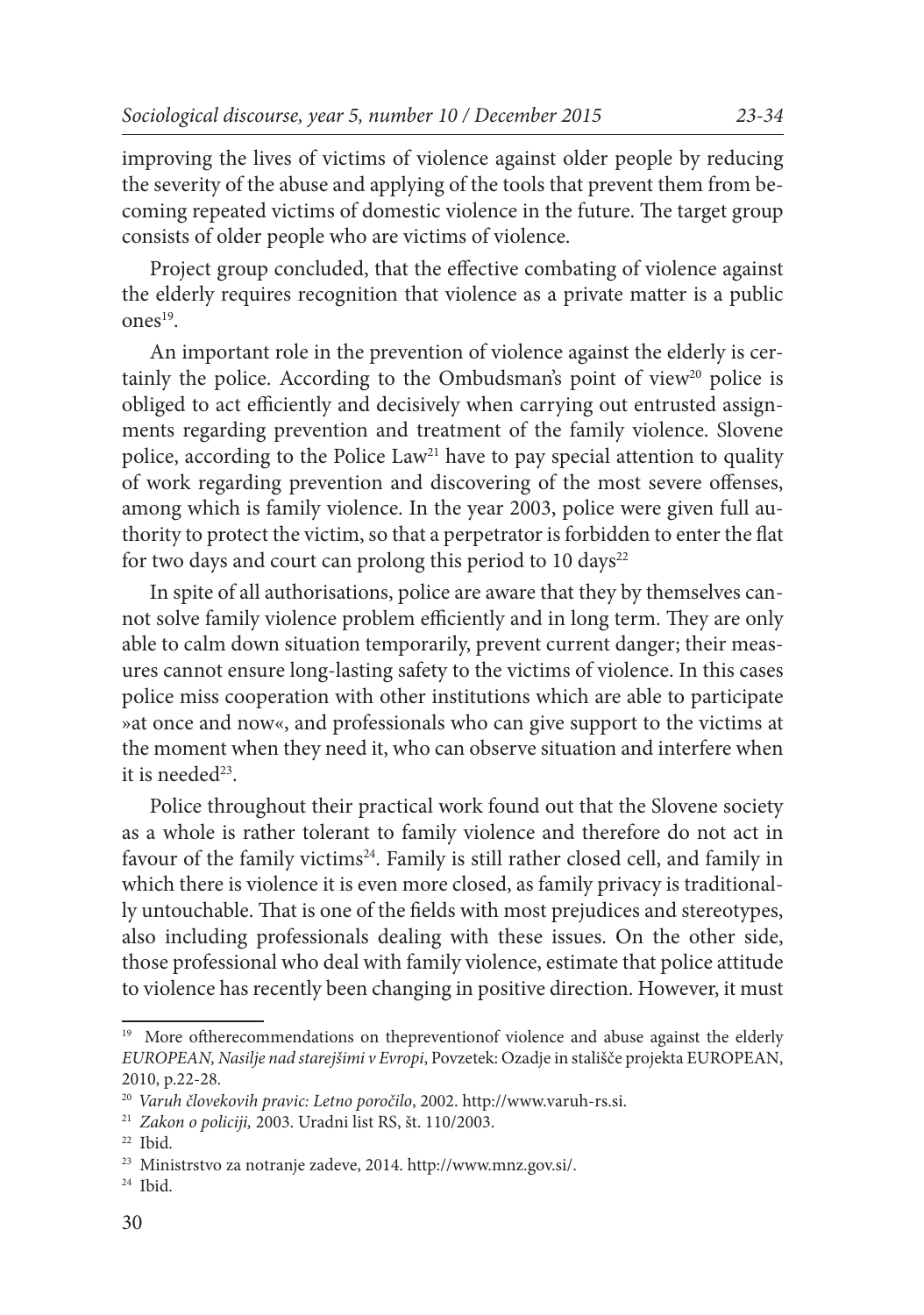|               | Some sociological aspects of the prevention of domestic |
|---------------|---------------------------------------------------------|
| Danijela Lahe | violence and abuse of the elderly in Slovenia           |

be said that the Slovene police have done great job and improved its position in this field in comparison with other institutions. However, a special role of our ombudsman in protection of the elderly must be mentioned as well.

Also The European Union recognizes and respects the right to life in dignity and independence and to participate in social and cultural life25. The objective of the Charter is not to replace, but to complement and support the charters and other measures which have already been established in some countries of the European Union. The purpose of the Charter is also to increase awareness, and draw attention to the rights of the growing number of older people<sup>26</sup>.

## **Conclusion**

Violence against the elderly is becoming increasingly recognized as a major social problem, which will undoubtedly rise with the population growth.

Even though violence and abuse against the elderly has had a long tradition in the society, has been only recently recognised. In the Western countries it was mentioned not before mid eighties of the previous century, before it had been regarded as a taboo topic. Even nowadays violence is a hidden act and therefore it is very difficult to discover it. Main problem is that the core of happening, as it is case in most abuses, happens between the four walls and is in great deal hidden from the public eye/control. To expose one act, which happens within the intimate area, as a public matter, is a problem partly because of the family rights advocates, who protect family's privacy against state intervention, and partly because it is against deeply rooted belief that the family provides warm, safe environment for the individual.

At the same time it is necessary to continuously develop preventive social activities at the elderly associations and other nongovernmental organisations, which unite older citizens. Meetings at intergenerational programs for quality aging are excellent possibility for the elderly to speak in confidence about their dark sides of life. Each state which has an intention to deal with this problem successfully should apply holistic approach to the problem of violence and abuse of the elderly, and in-depth analysis and interpretation of the actual data should be carried out. Regarding research of this phenome-

<sup>25</sup> *Listina Evropske unije o temeljnih pravicah* (2010/C 83/02). http://eurlex.europa.eu/ LexUriServ.do?uri=OJ:C:2010:083:0389:0403:sl:PDF.

<sup>26</sup> *EUROPEAN, Nasilje nad starejšimi v Evropi*, Povzetek: Ozadje in stališče projekta EUROPEAN, 2010. http://www.preventelderabuse.eu/doc/293pdf.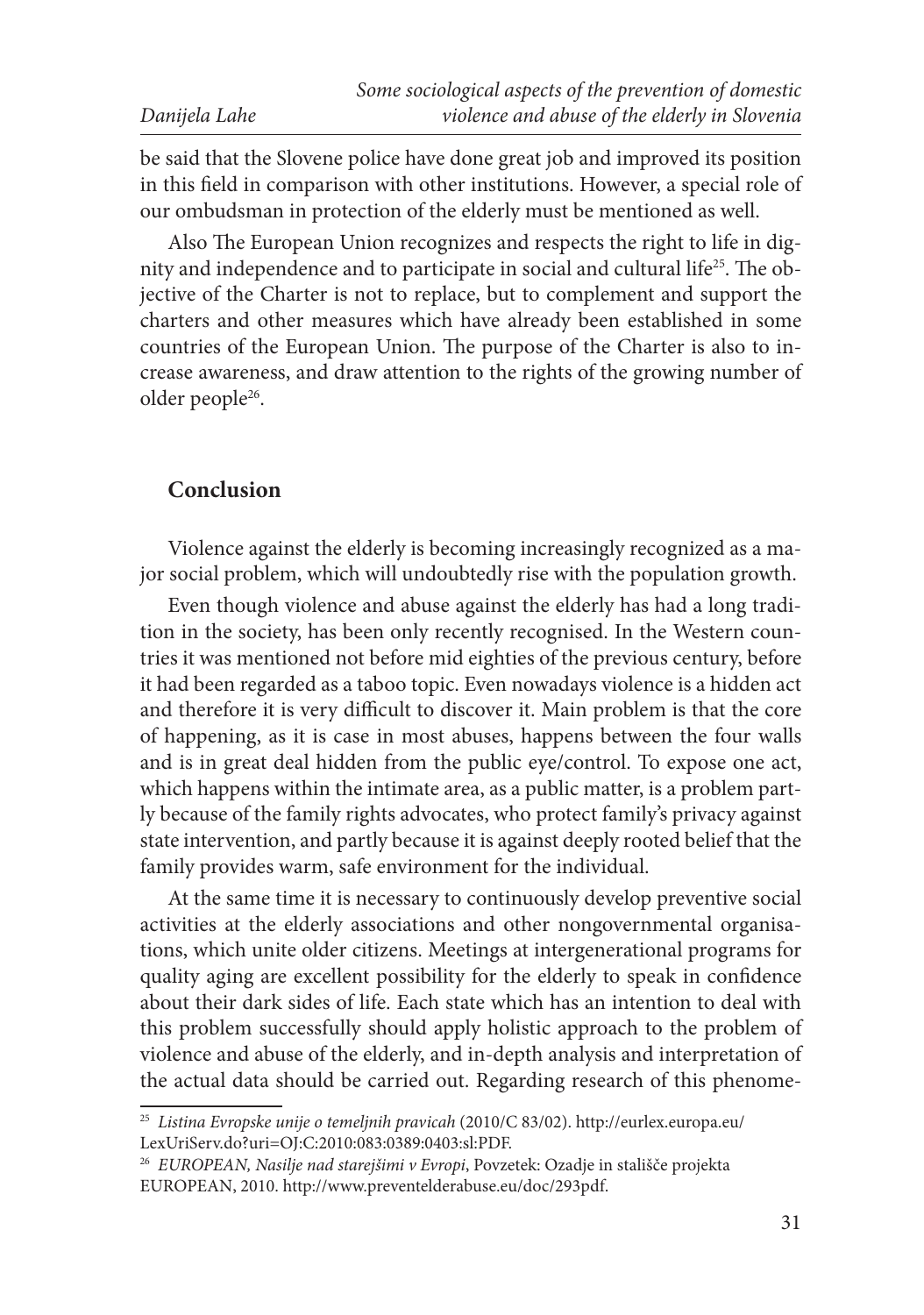non it is also meaningful to point out that there are some limitations which make data comparison impossible. Therefore, preparation of a unique questionnaire with comparable scales for testing of violence and abuse sensitivity, presuming that it contains all types of violence and abuse of the elderly, would be of great help at least in the area of the European Union.

To ensure dignified and quality life to the elderly in a democratic state, first of all, the human rights have to be respected as well as the state's sensitivity to the violence and abuse has to be increased. In each society where violence and abuse of the elderly are matter of their value system and are considered as something taken for granted, unavoidable and not as a problem, it is of utmost importance to raise social awareness that violence and abuse are not acceptable or excusable behaviours and the tolerance to these phenomena has to be null and void $2^7$ .

#### **REFERENCES**

Baker, A.A., *GrannyBattering,Modern Geriatrics*, Vol 5, no 8, 1975.

*Breakingthetaboo: nasilje nad starejšimi ženskami v družini: prepoznavanje in ukrepanje*, Šlajmer Japelj, M., Blažun, H., Kokol, P. (ur.). InfoMedia, Dunaj, Avstrija, 2010.

Burston, G.R., *Do yourelderlypatient live in fearofbeingbattered? Modern Geriatrics*, Vol 7, no 5, 1977.

*EUROPEAN, Nasilje nad starejšimi v Evropi*, Povzetek: Ozadje in stališče projekta EUROPEAN, 2010.http://www.preventelderabuse.eu/doc/293pdf (30.5.2015).

Garre-Olmo, Josep., Planas-Pujol, Xenia, López-Pousa, Secundino, Juvinya, Dolors, Vilà, Antoni, Vilalta-Franch, Joan, Frailty and Dependence in Girona Study Group, *Prevalence and risk factors of suspected elder abuse subtypes in people aged 75 and older, Journal of The American Geriatrics Society*, Vol 57, no 5, 2009.

Henderson, Hester,*Domestic Violence andChildAbuse*,*Sourcebook*, Detroit, Omnigraphics, 2010.

Hvalič Touzery, Simona. in Felicijan, Polona, *Dogaja se njej in dogaja se mnogim: ne bi se smelo: raziskava o zlorabi starih ljudi v Sloveniji, Kakovostna starost, Vol 7, no* 1, 2004.

<sup>27</sup> Danijela Lahe, *Nekateri sociološki vidiki nasilja in zlorabe nad starejšimi ljudmi v družinskih, partnerskih in sorodstvenih razmerjih,* Magistrsko delo, Maribor, Filozofska fakulteta Maribor, 2009, p. 14.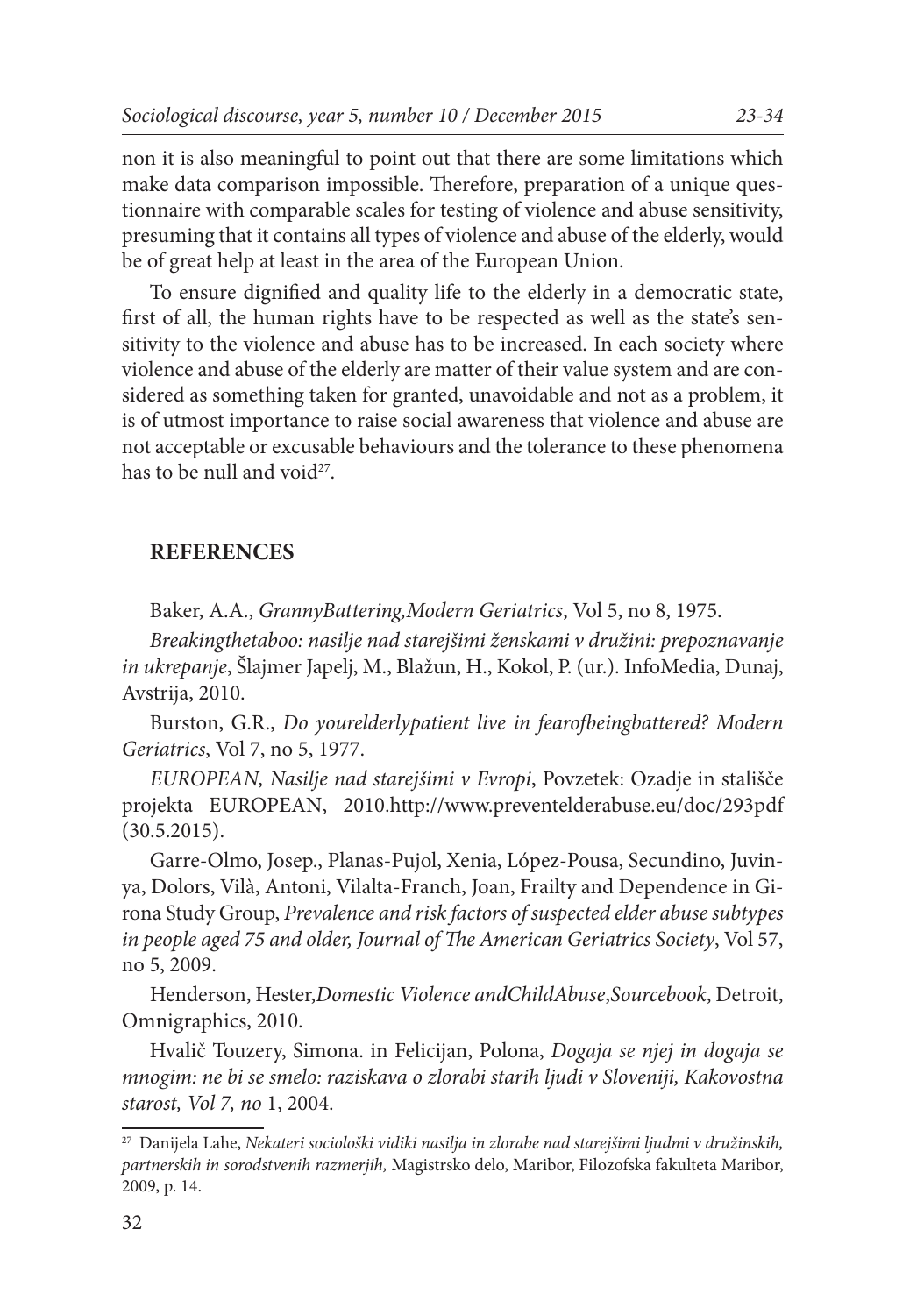Kazenski zakonik 1, Uradni list Republike Slovenije, št. 55/2008.

Lachs, Manfred and Pillemer, Karl,*Elder abuse. Lancet* 364(9441), 2004.

Lahe, Danijela, *Nekateri sociološki vidiki nasilja in zlorabe nad starejšimi ljudmi v družinskih, partnerskih in sorodstvenih razmerjih,*Magistrsko delo, Maribor, Filozofska fakulteta Maribor, 2009.

Listina Evropske unije o temeljnih pravicah (2010/C 83/02). http://eurlex. europa.eu/LexUriServ.do?uri=OJ:C:2010:083:0389:0403:sl:PDF (22.3.2015).

Ministrstvo za notranje zadeve, 2014.

http://www.mnz.gov.si/(16.8.2015).

Ministrstvo za delo, družino, socialne zadeve in enake možnosti, 2008.

http://www.mddsz.gov.si(20.6.2014).

*National Center ofElderAbuse* (NCEA), 2015 http://www.ncea.aoa.gov/ ncearoot/Main\_Site/index.aspx (15.9.2015).

Oražem, Barbara in Ramovš, Ksenija, Odločen »ne« nasilju in zlorabam, V Starič, M. (Ur.), *Praktični vodnik za upokojence: pravice, možnosti, priložnosti,* Ljubljana: Založba Maks Viktor, 2004.

Penhale, Bridget. in Parker, Jonathan, *Elder abuse and older men: towards and understanding.* COE-Strasbourg, 1999.

Pentek, Metka, Nasilje, zloraba in starejšiljudje. V: *Nasilje, zloraba in starejšiljudje*. Otočec: GerontološkodruštvoSlovenije, 2000.

Razboršek, Vinko, Oblike zlorabljanja starejših ljudi,*Kakovostna starost,*  Vol 5, no 1-2, 2002.

*Resolucija o nacionalnem programu preprečevanja nasilja v družini 2009- 2014*,2009. http://zakonodaja.gov.si (02.09.2011).

*Strategija za kakovostno staranje, solidarnost in sožitje generacij v Sloveniji za obdobje 2011 do 2015.* Delovno gradivo za pomoč ožjim delovnim skupinam.2011. Ljubljana: interno gradivo.

*The National Center on Elder Abuse*, 1998. The national elder abuse incidence study. Washington, http://aoa.gov/AoA\_Programs/Elder\_Rights/Elder\_Abuse/docs/ABuseReport\_Full.pdf. (29.4.2015).

UnitedNations, *Abuseofolderpersons:recognizingandresponding to abuseofolderpersons in a global context – ReportoftheSecretary General.*Economicand Social Council. UN E/CN.5/2002/PC/2, 2002.

*Varuh človekovih pravic: Letno poročilo*, 2002. http://www.varuh-rs.si (20.1.2015).

*Zakon o policiji,* 2003. Uradni list RS, št. 110/2003.